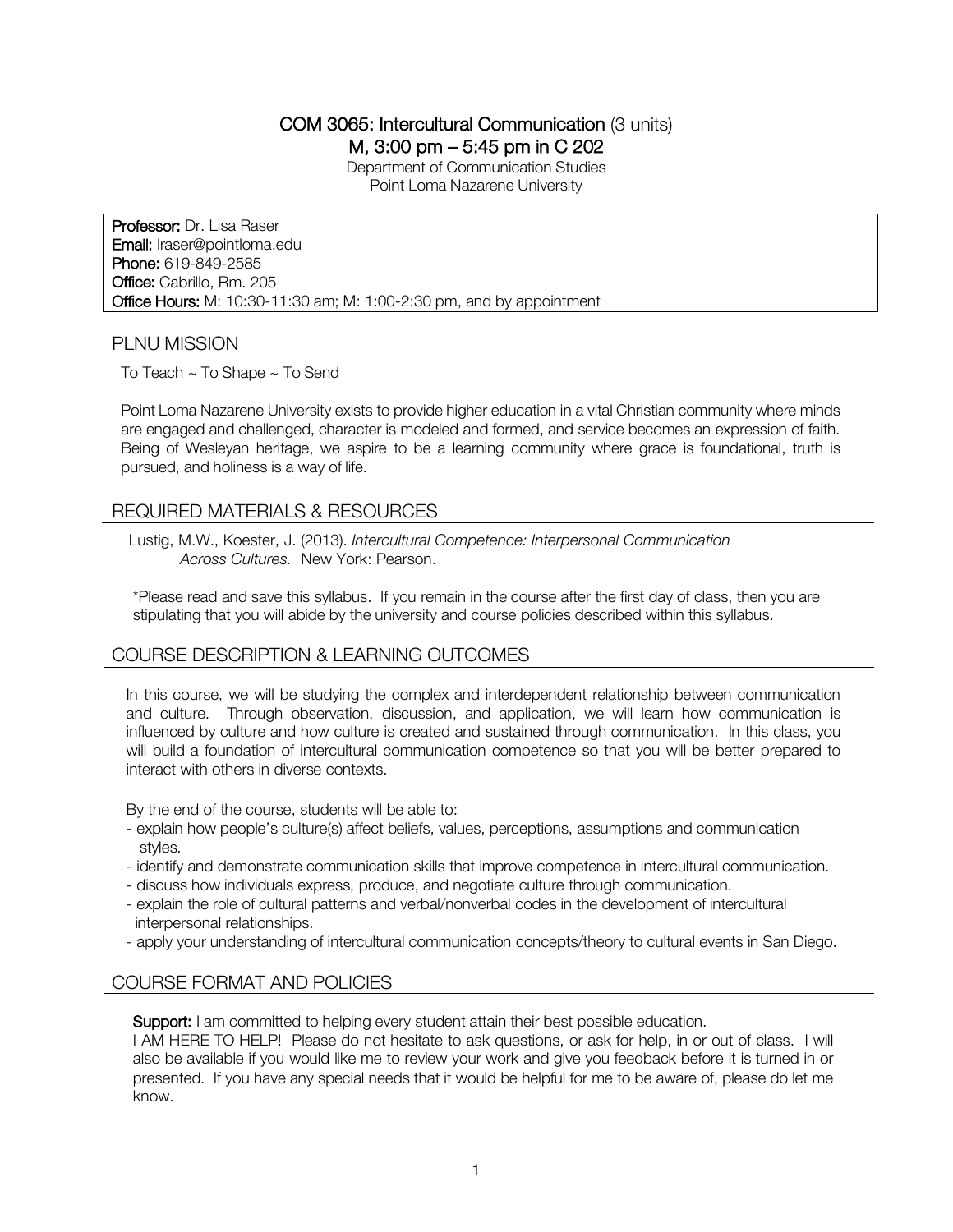Attendance: As members of a learning community, your presence is appreciated, and your absence is noticed. The class sessions are set up to help people learn from each other (through discussions, activities, etc.) and you are expected to attend each class session. Everyone has useful and insightful information to offer to the class. Participation is the core of this work, and to help keep track of that, I take attendance.

You are allowed one (1) excused or unexcused absence in the course of the semester without penalty. The only absences excused after that will be university approved absences (see section below). Please note that this 1 absence DOES include instances of illness and family obligations. Each absence over one will result in a 15-point deduction to your overall grade.

PLNU Attendance and Participation Policy: Regular and punctual attendance at all classes is considered essential to optimum academic achievement. If the student is absent from more than 10 percent of class meetings, the faculty member can file a written report which may result in de-enrollment. If the absences exceed 20 percent, the student may be de-enrolled without notice until the university drop date or, after that date, receive the appropriate grade for their work and participation. See Academic Policies in the Undergraduate Academic Catalog.

University Approved Absences: Absences for certain events and obligations recognized by the University (i.e.: participation in sports, debate, music tours, etc.) may be counted as "excused." Please notify me at least one week prior to such absences with documentation and contact information from the sponsoring program/department. You are responsible for making up all work missed due to absences in a timely manner, to be worked out ahead of time with me.

Late to Class/Leaving Early: It is an expectation of this class community that we begin our class time *together*, and complete our class time *together* each day. Instances of habitual lateness are a distraction to our class community and may impact your ability to participate fully in the course.

Being absent for more than 20 minutes during any part of a class period, whether at the beginning, middle, or end, will constitute an absence. Similarly, it is expected that you remain actively engaged in the classroom activities until the entire class has been dismissed for the day. If you absolutely must leave early one day for an important/legitimate/emergency reason, please approve it with me at the class period prior or via email. (Please arrange any meetings with your major adviser so that they do not conflict with your class schedule.) Please talk to me early in the semester if you have any questions or concerns about this policy.

Late Work/Make-Up Work: All work is expected on the planned "due dates" - at the beginning of the class period when they are due. In general, no late or makeup written assignments/presentations will be allowed. In the event of a personal emergency with written documentation and at my discretion, make-up work *may* be accepted for half credit. If you are absent on the day of a test or a presentation, I will only consider a make-up opportunity if you have communicated with me in advance of your absence and you have written documentation of a personal emergency. Depending upon the circumstance, a make-up opportunity may not receive full credit.

Incomplete: Incompletes will only be granted under extreme circumstances, given reasonable justification.

Electronic Devices: The use of cell phones and laptops/tablets during class is prohibited unless I ask for them to be used as a specific part of a class activity. Please join me in turning off or silencing all cell phones, laptops, and similar electronic devices and keeping them out of sight for the duration of class. This policy was influenced by two important pieces of research: 1. Faria Sana, Tina Weston, and Nicholas J. Cepeda, "Laptop Multitasking Hinders Classroom Learning for Both Users and Nearby Peers," *Computers and Education* (March 2013): "We found that participants who multitasked on a laptop during a lecture scored lower on a test compared to those who did not multitask, and participants who were in direct view of a multitasking peer scored lower on a test compared to those who were not. The results demonstrate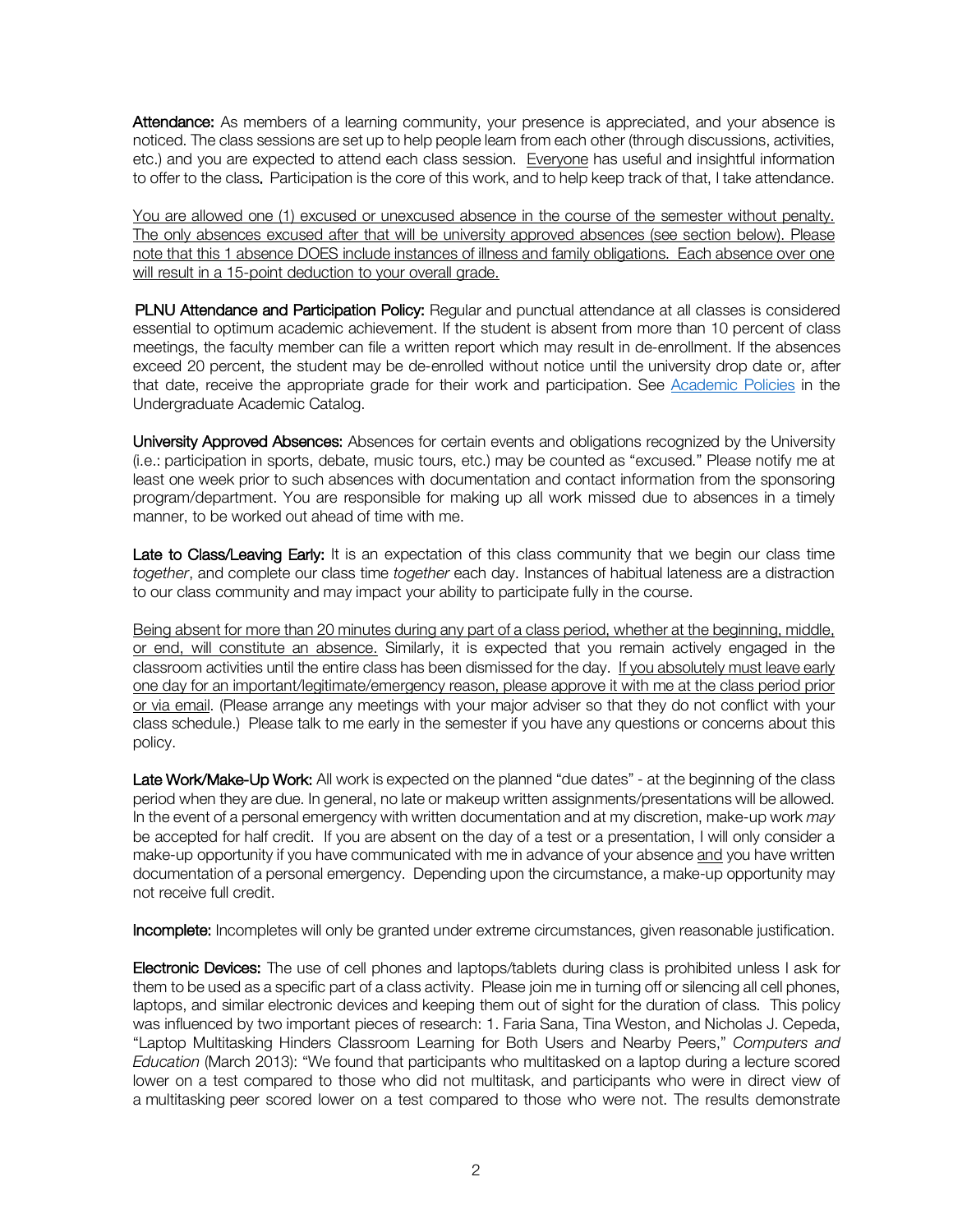that multitasking on a laptop poses a significant distraction to both users and fellow students and can be detrimental to comprehension of lecture content." 2. Pam A. Mueller and Daniel M. Oppenheimer, "The Pen Is Mightier Than the Keyboard: Advantages of Longhand Over Laptop Note Taking" (April 2014). In this study, the authors found that students who hand wrote their notes during lectures remembered more material than students who used laptops for notetaking because they could not write everything down verbatim. The extra processing required by the hand writers to select important over extraneous information was beneficial for their retention of the material they were learning.

Email: I will frequently use email to communicate with you and I do my best to respond to your emails as promptly as possible. I will respond to emails Monday-Friday from 8:00 am – 5:00 pm. If you send me an email late at night, or over the weekend or holiday, I will respond on the following school day.

Written Work: Please type, double-space and staple all written work unless instructed otherwise. It is my expectation that all writing will be clear, coherent, and free of grammatical/spelling errors. Please proof all written work – your grade will reflect both the substance and the style of your writing. When working on the computer, try to plan for the "unexpected" but predictable problems: plan extra time for library printing lines and back up files as you go.

#### Student Responsibility:

It is the student's responsibility to maintain his/her class schedule. Should the need arise to drop this course (personal emergencies, poor performance, etc.), the student has the responsibility to follow through (provided the drop date meets the stated calendar deadline established by the university), not the instructor. Simply ceasing to attend this course or failing to follow through to arrange for a change of registration (drop/add) may easily result in a grade of F on the official transcript.

#### Final Exam Policy:

Successful completion of this class requires taking the final examination on its scheduled day. The final examination schedule is posted on the Class Schedules site. Final exams will not be given early before our assigned date/time. Please arrange any activities or transportation for the break around this finals schedule so that you can be present to take the test at the assigned time.

### PLNU Academic Honesty Policy:

Students should demonstrate academic honesty by doing original work and by giving appropriate credit to the ideas of others. Academic dishonesty is the act of presenting information, ideas, and/or concepts as one's own when in reality they are the results of another person's creativity and effort. A faculty member who believes a situation involving academic dishonesty has been detected may assign a failing grade for that assignment or examination, or, depending on the seriousness of the offense, for the course. Faculty should follow and students may appeal using the procedure in the university Catalog. See Academic Policies for definitions of kinds of academic dishonesty and for further policy information.

#### Academic Accommodations:

While all students are expected to meet the minimum standards for completion of this course as established by the instructor, students with disabilities may require academic adjustments, modifications or auxiliary aids/services. At Point Loma Nazarene University (PLNU), these students are requested to register with the Disability Resource Center (DRC), located in the Bond Academic Center. (DRC@pointloma.edu or 619- 849-2486). The DRC's policies and procedures for assisting such students in the development of an appropriate academic adjustment plan (AP) allows PLNU to comply with Section 504 of the Rehabilitation Act and the Americans with Disabilities Act. Section 504 (a) prohibits discrimination against students with special needs and guarantees all qualified students equal access to and benefits of PLNU programs and activities. After the student files the required documentation, the DRC, in conjunction with the student, will develop an AP to meet that student's specific learning needs. The DRC will thereafter email the student's AP to all faculty who teach courses in which the student is enrolled each semester. The AP must be implemented in all such courses.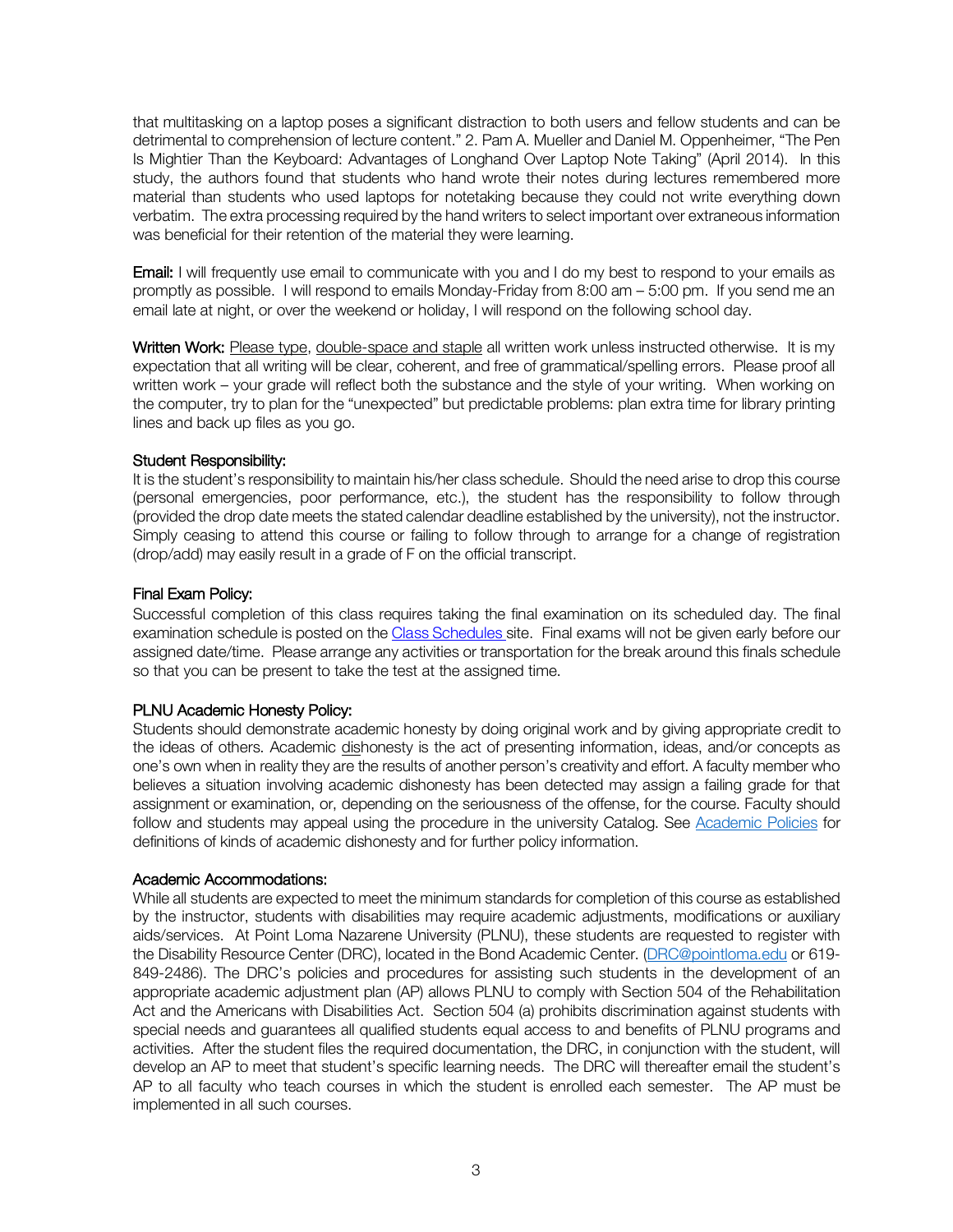If students do not wish to avail themselves of some or all of the elements of their AP in a particular course, it is the responsibility of those students to notify their professor in that course. PLNU highly recommends that DRC students speak with their professors during the first two weeks of each semester about the applicability of their AP in that particular course and/or if they do not desire to take advantage of some or all of the elements of their AP in that course.

#### PLNU Copyright Policy:

Point Loma Nazarene University, as a non-profit educational institution, is entitled by law to use materials protected by the US Copyright Act for classroom education. Any use of those materials outside the class may violate the law.

## CLASS ASSIGNMENTS & COURSE SCHEDULE

Reading Quizzes: You will have a quiz each week throughout the semester on the week's reading. Reading quizzes may consist of a mix of multiple choice, T/F, fill-in-the-blank, and short response/essay questions. We will take the quiz at the beginning of the class period. If you arrive late to class, you will not be given additional time to take the quiz. At the end of the semester, the quiz with the lowest score will be dropped. You may bring one 3x5 notecard (front and back, handwritten – not typed) to each quiz and turn it in with your quiz.

Quiz Policy: Quizzes will not be given early. If you are absent (for illness or travel, for example) on the day of a quiz, that first quiz grade will be dropped. If you miss more than one quiz, make-up quizzes will only be given if you have a personal emergency with written documentation *and* you notify me in advance of your absence. Exception to this policy: a first and subsequent missed quiz may be made up only for instances of University approved absences (debate team, athletic team travel, field trip for another class, etc.)

Cultural Background Report: In this 5-7 minute presentation, you will describe your own cultural background and cultural identity. Please include in your presentation: the values, traditions, or beliefs relevant to how you identify your cultural background. Explain how factors such as religion, language, food, or your place of upbringing shaped your identity as a person. Finally, describe how you think your cultural background might affect your communication with others (both people from the same culture as you and those from other cultures). You may decide to consult family members for this presentation as you attempt to trace your own cultural and ethnic backgrounds. Presentations should be well organized with a clear introduction, body, and conclusion. Please prepare visually-engaging slides with images that enhance the message. Delivery should be extemporaneous, using effective eye contact with your audience. You may speak from memory or briefly from notecards, but please do not read your presentation word-for-word.

Intercultural Feast Report: Since food is deeply rooted in culture, we will be using new experiences with an unfamiliar cuisine in order to explore cultural practices and communication. In preparation for this presentation, you will visit a new (to you) restaurant and/or grocery store that makes/sells food from a culture that is different from your own. Your objective is to try a food that you have never eaten before and present about the experience. You will describe details about the environment, your interactions, how the food is cooked/presented, etc. Tip: ask the staff for their recommendations of the best food to try! Presentations should be well organized with a clear introduction, body, and conclusion. Please prepare visually-engaging slides with images that enhance the message. Delivery should be extemporaneous, using effective eye contact with your audience. You may speak from memory or briefly from notecards, but please do not read your presentation word-for-word. Extra credit points will be given for students who choose to bring some food for the class to sample. After the reports, we will feast together!

Intercultural Event Paper and Report: This assignment asks you to research some of the public (offcampus) activities that involve people from other cultures and to participate in one of them. Before attending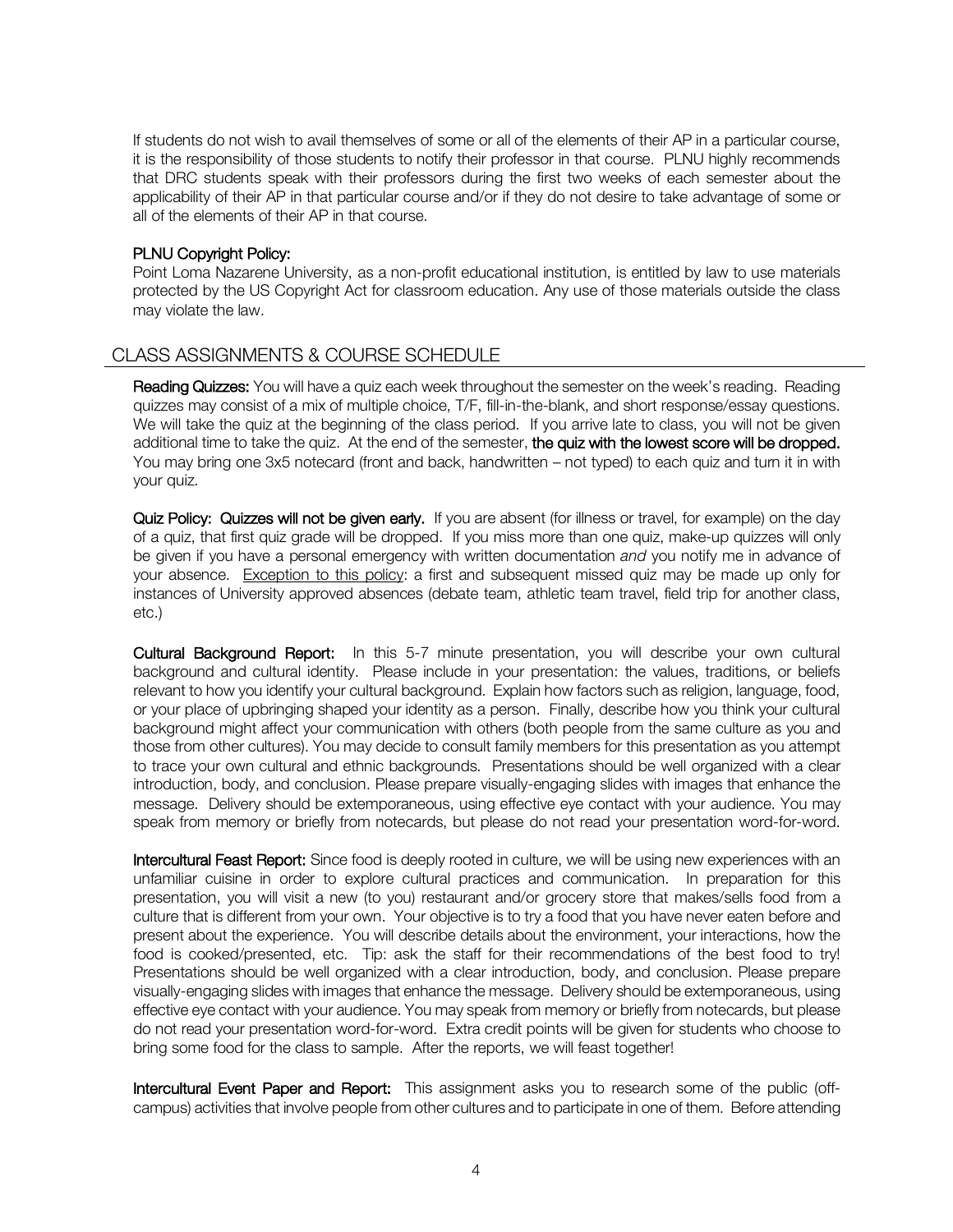your event, you will need to obtain written approval from me to ensure that the event is acceptable for the class report. You will write a paper and deliver a presentation that reflects on your experience of the event, while connecting course concepts. Please prepare visually-engaging slides with photographs/ephemera (tickets, flyers, pamphlets, etc.) that you collected at the event. Further instruction/details on this assignment will be available on Canvas.

Group Project on Intercultural Friendship: For this project, each student will use a guided survey to interview two different people who have an intercultural friendship. Then, you will analyze your data with a team of your peers and develop inductive themes/conclusions. You will present your conclusions in a formal group presentation with visuals on the last class meeting before finals. In addition to delivering your presentation, you will turn in: your individual data, a group presentation outline, and your presentation slides.

Final Exam: We will have a cumulative exam during finals week. This exam is a written exam, with a series of questions that invite short essay responses. We will create the questions for this exam together as a class so that you will have the opportunity to reflect upon the concepts/theories that you wish to revisit and solidify as a part of your learning for this class.

In-Class (or take home) Assignments: At times, you will be given short assignments or exercises in class (or to take home) that are worth points toward your final grade. These assignments may include written responses/reflections, home learning, group work, etc. The point value for these assignments may vary, but will be clearly designated on the assignment.

## ASSESSMENT & GRADING

|               |    | Grade Scale (% to Letter): Final grades will be calculated as follows and will not be rounded. |    |
|---------------|----|------------------------------------------------------------------------------------------------|----|
| 93-100        |    | 73-76.9%                                                                                       |    |
| $90 - 92.9\%$ | А- | 70-72.9%                                                                                       | C- |
| 87-89.9%      | B+ | 67-69.9%                                                                                       | D+ |
| 83-86.9%      |    | 63-66.9%                                                                                       |    |
| 80-82.9%      | В- | 60-62.9%                                                                                       | D- |
| 77-79.9%      |    | Ი-59                                                                                           |    |

#### Point Distribution

| <b>COURSE REQUIREMENTS</b>                                | <b>Number of Points</b><br><b>AVAILABLE</b> | <b>Number of Points</b><br><b>EARNED</b> |
|-----------------------------------------------------------|---------------------------------------------|------------------------------------------|
| Reading Quizzes                                           | 110                                         |                                          |
| <b>Cultural Background Report</b>                         | 50                                          |                                          |
| Intercultural Feast Report                                | 60                                          |                                          |
| Intercultural Event Report                                | 100                                         |                                          |
| Group Project on Intercultural Friendship                 | 100                                         |                                          |
| Final Exam                                                | 60                                          |                                          |
| <b>Additional Assignments</b>                             | 30                                          |                                          |
| <b>TOTAL</b>                                              | 510                                         |                                          |
| - Absence penalties (15 pts. per absence after 1 absence) | (e.g., 2 absences                           |                                          |
|                                                           | $= -15$                                     |                                          |